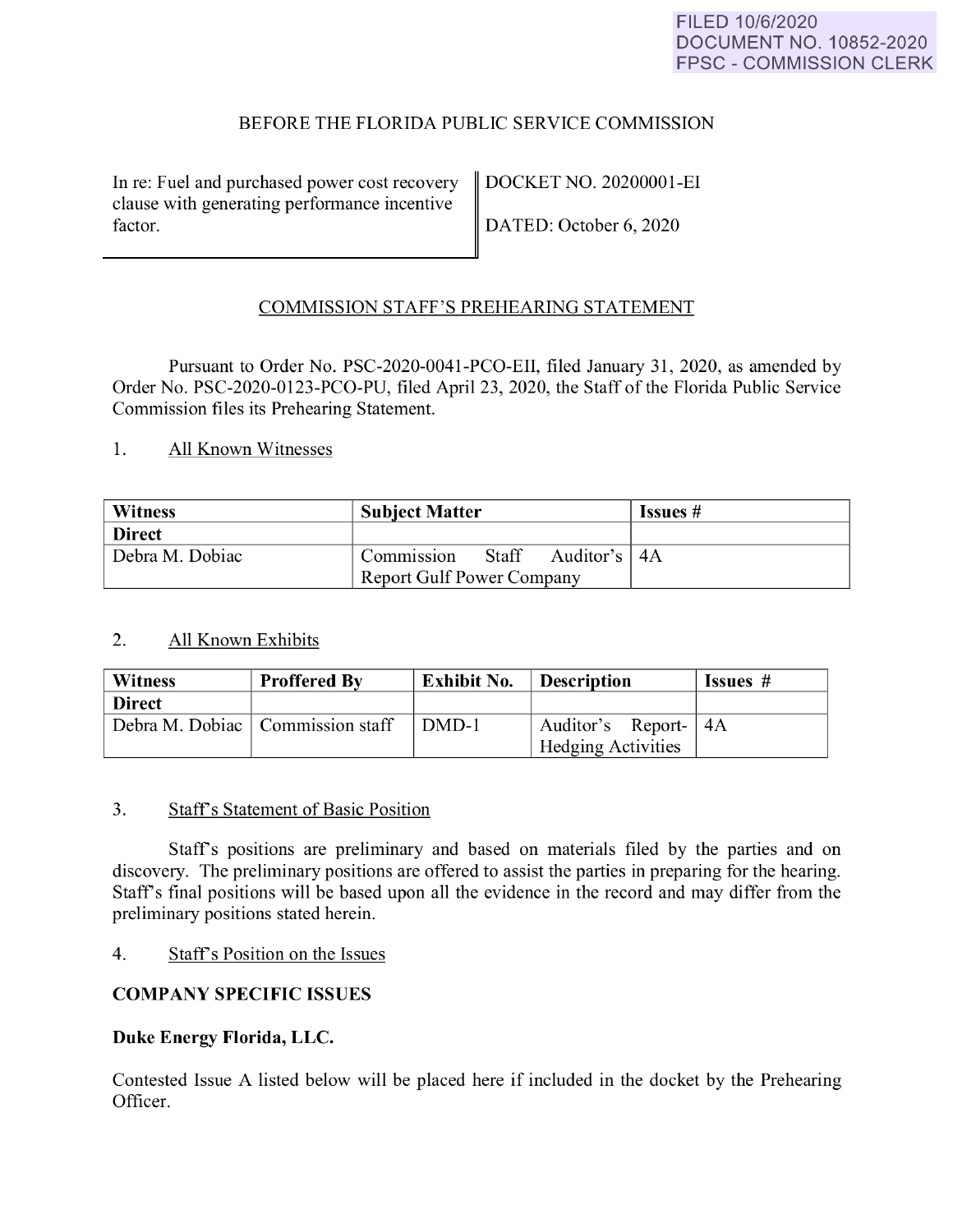#### **Florida Power & Light**

- **ISSUE 2A:** What is the appropriate revised SoBRA factor for the 2018 projects to reflect actual construction costs that are less than the projected costs used to develop the initial SoBRA factor?
- **POSITION:** Staff has no position at this time.
- **ISSUE 2B:** What is the total gain under FPL's Incentive Mechanism approved by Order No. PSC-2016-0560-AS-EI that FPL may recover for the period January 2019 through December 2019, and how should that gain be shared between FPL and customers?
- **POSITION:** Staff has no position at this time.
- **ISSUE 2C:** What is the appropriate amount of Incremental Optimization Costs under FPL's Incentive Mechanism approved by Order No. PSC-2016-0560-AS-EI that FPL should be allowed to recover through the fuel clause for Personnel, Software, and Hardware costs for the period January 2019 through December 2019?
- **POSITION:** Staff has no position at this time.
- **ISSUE 2D:** What is the appropriate amount of Variable Power Plant O&M Attributable to Off-System Sales under FPL's Incentive Mechanism approved by Order No. PSC-2016-0560-AS-EI that FPL should be allowed to recover through the fuel clause for the period January 2019 through December 2019?
- **POSITION:** Staff has no position at this time.
- **ISSUE 2E:** What is the appropriate amount of Variable Power Plant O&M Avoided due to Economy Purchases under FPL's Incentive Mechanism approved by Order No. PSC-2016-0560-AS-EI that FPL should be allowed to recover through the fuel clause for the period January 2019 through December 2019?
- **POSITION:** Staff has no position at this time.
- **ISSUE 2F:** Has FPL made reasonable and prudent adjustments, if any are needed, to account for replacement power costs associated with the April 2019 forced outage at St. Lucie Nuclear Power Plant, Unit No. 1?
- **POSITION:** Staff has no position at this time.
- **ISSUE 2G:** Has FPL made reasonable and prudent adjustments, if any are needed, to account for replacement power costs associated with the March 2020 return-to-service delay at St. Lucie Nuclear Power Plant, Unit No. 2?
- **POSITION:** Staff has no position at this time.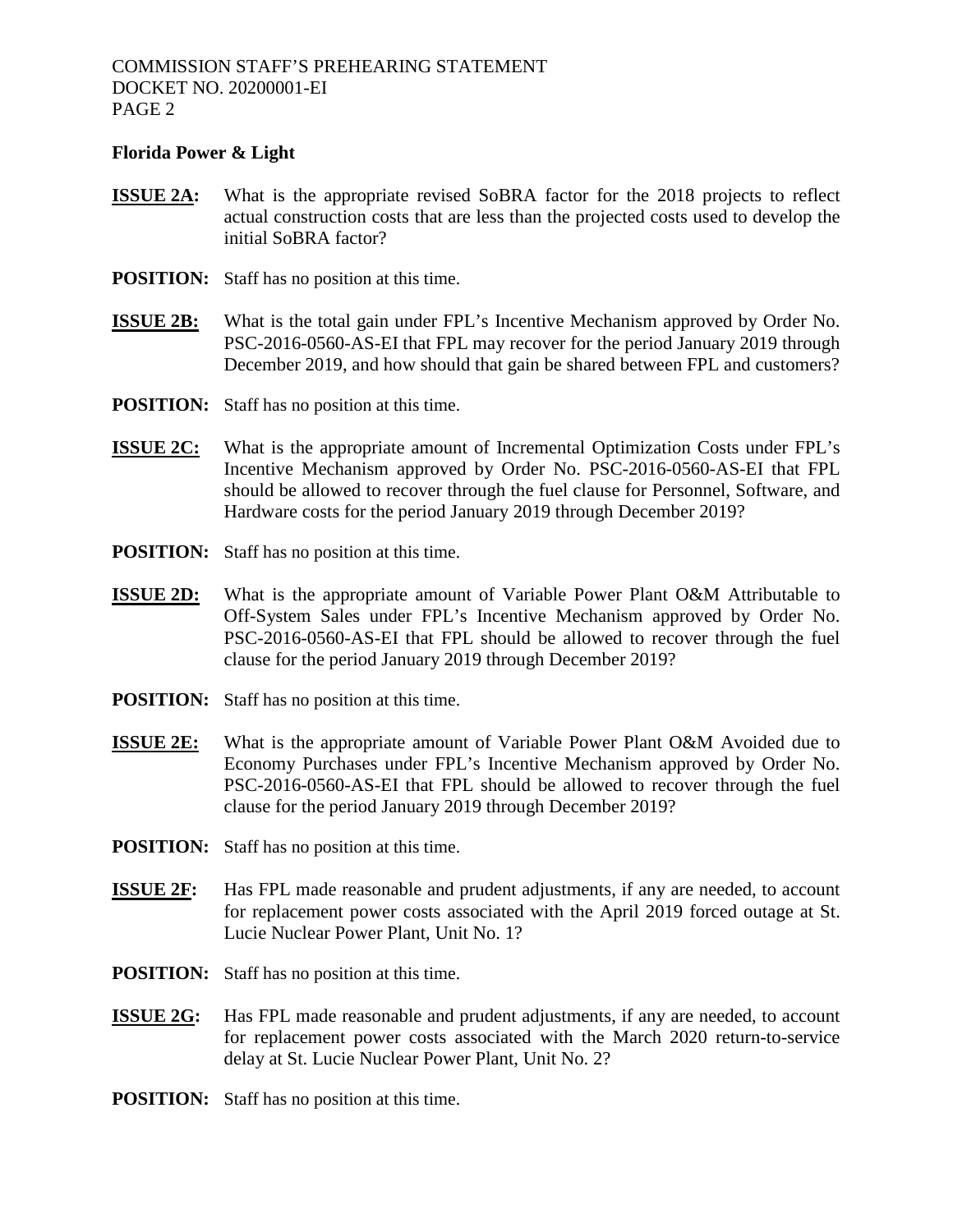- **ISSUE 2H:** What is the appropriate subscription credit associated with FPL's Solar Together Program, approved by Order No. PSC-2020-0084-S-EI, to be included for recovery in 2021?
- **POSITION:** Staff has no position at this time.

#### **Florida Public Utilities Company**

- **ISSUE 3A:** Should the Commission approve FPUC's revised Fuel and Purchased Power Cost Recovery factors filed in accordance with the Stipulation and Settlement approved in Docket No. 20190156-EI, which reflect the flow-through of interim rate overrecovery calculated based on 9 months actual and 1 month estimated revenues?
- **POSITION:** Staff has no position at this time.

#### **Gulf Power Company**

- **ISSUE 4A:** Should the Commission approve as prudent Gulf's actions to mitigate the volatility of natural gas, residual oil, and purchased power prices, as reported in Gulf's April 2020 hedging report?
- **POSITION:** Staff has no position at this time.

#### **Tampa Electric Company**

- **ISSUE 5A:** What was the total gain under TECO's Optimization Mechanism approved by Order No. PSC-2017-0456-S-EI that TECO may recover for the period January 2019 through December 2019, and how should that gain to be shared between TECO and customers?
- **POSITION:** Staff has no position at this time.

## **GENERIC FUEL ADJUSTMENT ISSUES**

- **ISSUE 6**: What are the appropriate actual benchmark levels for calendar year 2020 for gains on non-separated wholesale energy sales eligible for a shareholder incentive?
- **POSITION:** Staff has no position at this time.
- **ISSUE 7:** What are the appropriate estimated benchmark levels for calendar year 2021 for gains on non-separated wholesale energy sales eligible for a shareholder incentive?
- **POSITION:** Staff has no position at this time.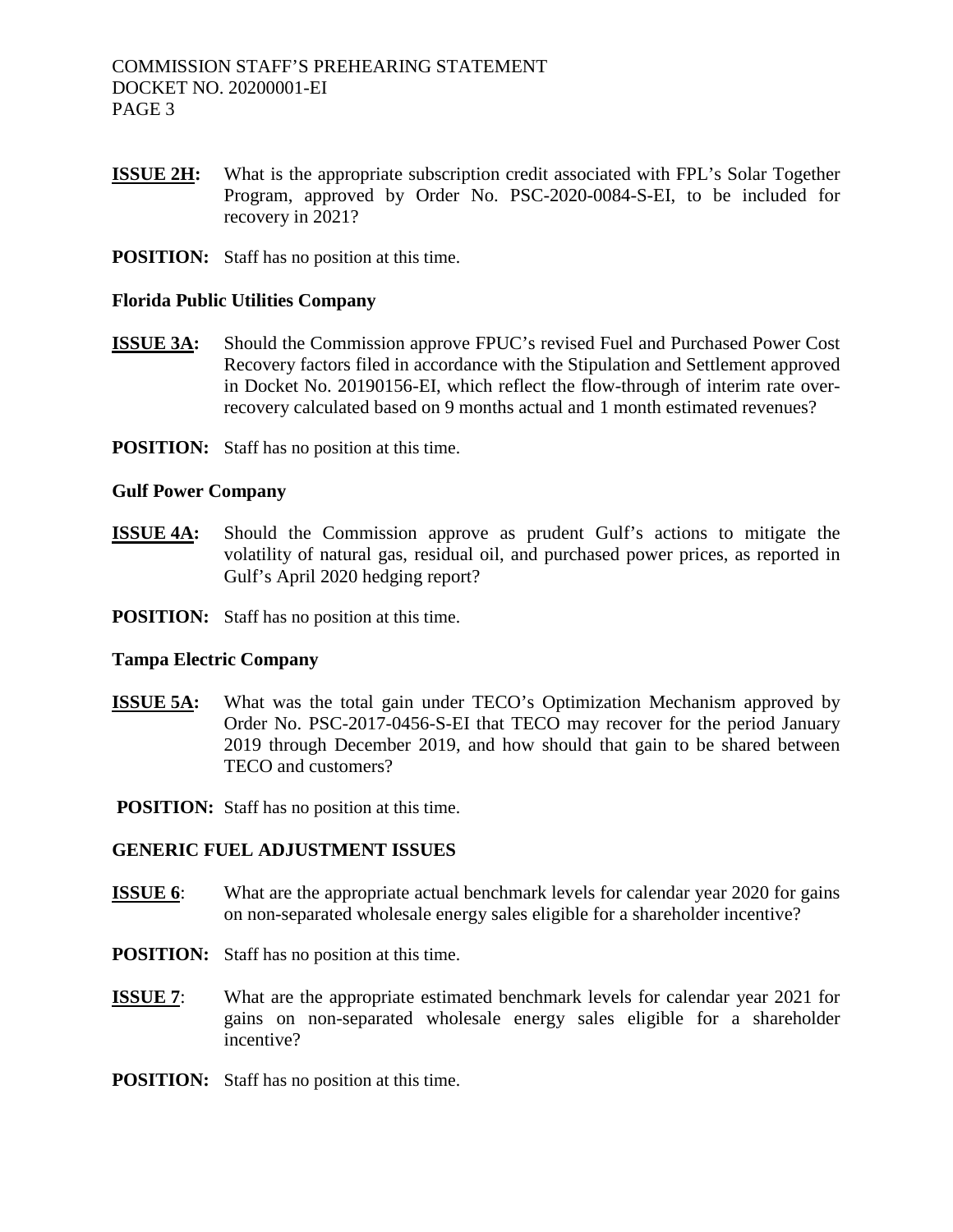- **ISSUE 8:** What are the appropriate final fuel adjustment true-up amounts for the period January 2019 through December 2019?
- **POSITION:** Staff has no position at this time.
- **ISSUE 9:** What are the appropriate fuel adjustment actual/estimated true-up amounts for the period January 2020 through December 2020?
- **POSITION:** Staff has no position at this time.
- **ISSUE 10:** What are the appropriate total fuel adjustment true-up amounts to be collected/refunded from January 2021 through December 2021?
- **POSITION:** Staff has no position at this time.
- **ISSUE 11:** What are the appropriate projected total fuel and purchased power cost recovery amounts for the period January 2021 through December 2021?
- **POSITION:** Staff has no position at this time.

# **COMPANY-SPECIFIC GENERATING PERFORMANCE INCENTIVE FACTOR ISSUES**

## **Duke Energy Florida, LLC.**

No company-specific GPIF issues for Duke Energy Florida, LLC. have been identified at this time. If such issues are identified, they shall be numbered 12A, 12B, 12C, and so forth, as appropriate.

## **Florida Power & Light Company**

No company-specific GPIF issues for Florida Power and Light Company have been identified at this time. If such issues are identified, they shall be numbered 13A, 13B, 13C, and so forth, as appropriate.

#### **Gulf Power Company**

No company-specific GPIF issues for Gulf Power Company have been identified at this time. If such issues are identified, they shall be numbered 14A, 14B, 14C, and so forth, as appropriate.

## **Tampa Electric Company**

No company-specific GPIF issues for Tampa Electric Company have been identified at this time. If such issues are identified, they shall be numbered 15A, 15B, 15C, and so forth, as appropriate.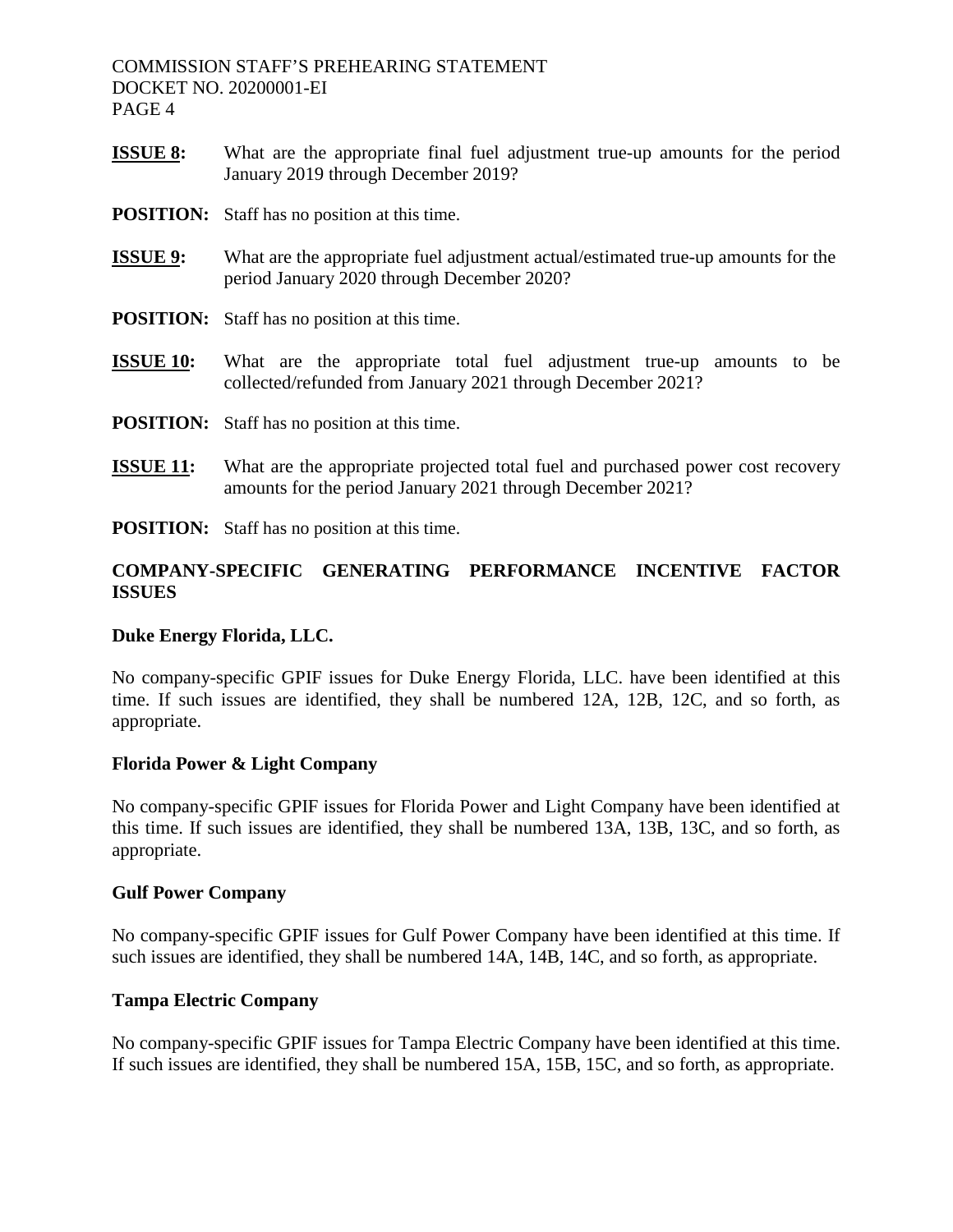#### **GENERIC GPIF ISSUES**

- **ISSUE 16**: What is the appropriate GPIF reward or penalty for performance achieved during the period January 2019 through December 2019 for each investor-owned electric utility subject to the GPIF?
- **POSITION:** Staff has no position at this time.
- **ISSUE 17:** What should the GPIF targets/ranges be for the period January 2021 through December 2021 for each investor-owned electric utility subject to the GPIF?
- **POSITION:** Staff has no position at this time.

## **FUEL FACTOR CALCULATION ISSUES**

- **ISSUE 18:** What are the appropriate projected net fuel and purchased power cost recovery and Generating Performance Incentive amounts to be included in the recovery factor for the period January 2021 through December 2021?
- **POSITION:** Staff has no position at this time.
- **ISSUE 19:** What is the appropriate revenue tax factor to be applied in calculating each investor-owned electric utility's levelized fuel factor for the projection period January 2021 through December 2021?
- **POSITION:** Staff has no position at this time.
- **ISSUE 20:** What are the appropriate levelized fuel cost recovery factors for the period January 2021 through December 2021?
- **POSITION:** Staff has no position at this time.
- **ISSUE 21**: What are the appropriate fuel recovery line loss multipliers to be used in calculating the fuel cost recovery factors charged to each rate class/delivery voltage level class?
- **POSITION:** Staff has no position at this time.
- **ISSUE 22:** What are the appropriate fuel cost recovery factors for each rate class/delivery voltage level class adjusted for line losses?
- **POSITION:** Staff has no position at this time.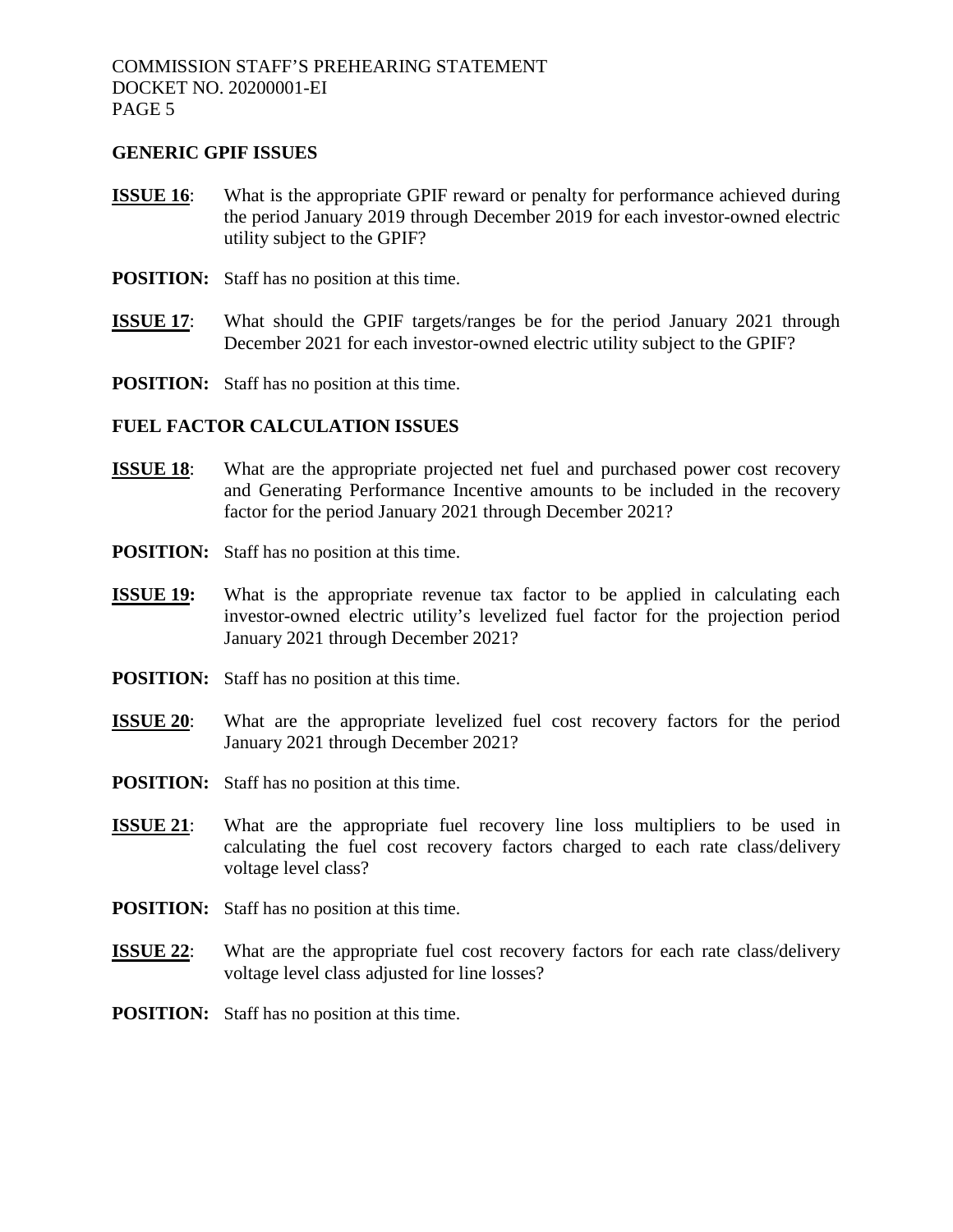# **II. CAPACITY ISSUES**

## **COMPANY-SPECIFIC CAPACITY COST RECOVERY FACTOR ISSUES**

#### **Duke Energy Florida, LLC.**

- **ISSUE 23A:** What is the appropriate net book value of retired Plant Crystal River South (Units 1 and 2) assets to be recovered over a one-year period as approved by Order No. PSC-2017-0451-AS-EU?
- **POSITION:** Staff has no position at this time.
- **ISSUE 23B:** What is the appropriate amount of costs for the Independent Spent Fuel Storage Installation (ISFSI) that DEF should be allowed to recover through the capacity cost recovery clause pursuant to DEF's 2017 Settlement?
- **POSITION:** Staff has no position at this time.
- **ISSUE 23C:** Should the Commission approve the Third Implementation Stipulation and, if approved, what is the amount of state corporate income tax savings that should be refunded to customers through the capacity clause in 2021?
- **POSITION:** Staff has no position at this time.
- **ISSUE 23D:** What adjustment amounts should the Commission approve to be refunded through the capacity clause in 2021 for the Columbia SoBRA I project approved in Docket No. 20180149-EI and the DeBary, Lake Placid, and Trenton SoBRA II projects approved in Docket No. 20190072-EI?
- **POSITION:** Staff has no position at this time.

#### **Florida Power & Light Company**

- **ISSUE 24A:** What is the appropriate true-up adjustment amount associated with the 2018 SOBRA projects approved by Order No. PSC-2018-0028-FOF-EI to be refunded through the capacity clause in 2021?
- **POSITION:** Staff has no position at this time.
- **ISSUE 24B:** What are the appropriate Indiantown non-fuel base revenue requirements to be recovered through the Capacity Clause pursuant to the Commission's approval of the Indiantown transaction in Docket No. 160154-EI (Order No. PSC-16-0506-FOF-EI) for 2021?
- **POSITION:** Staff has no position at this time.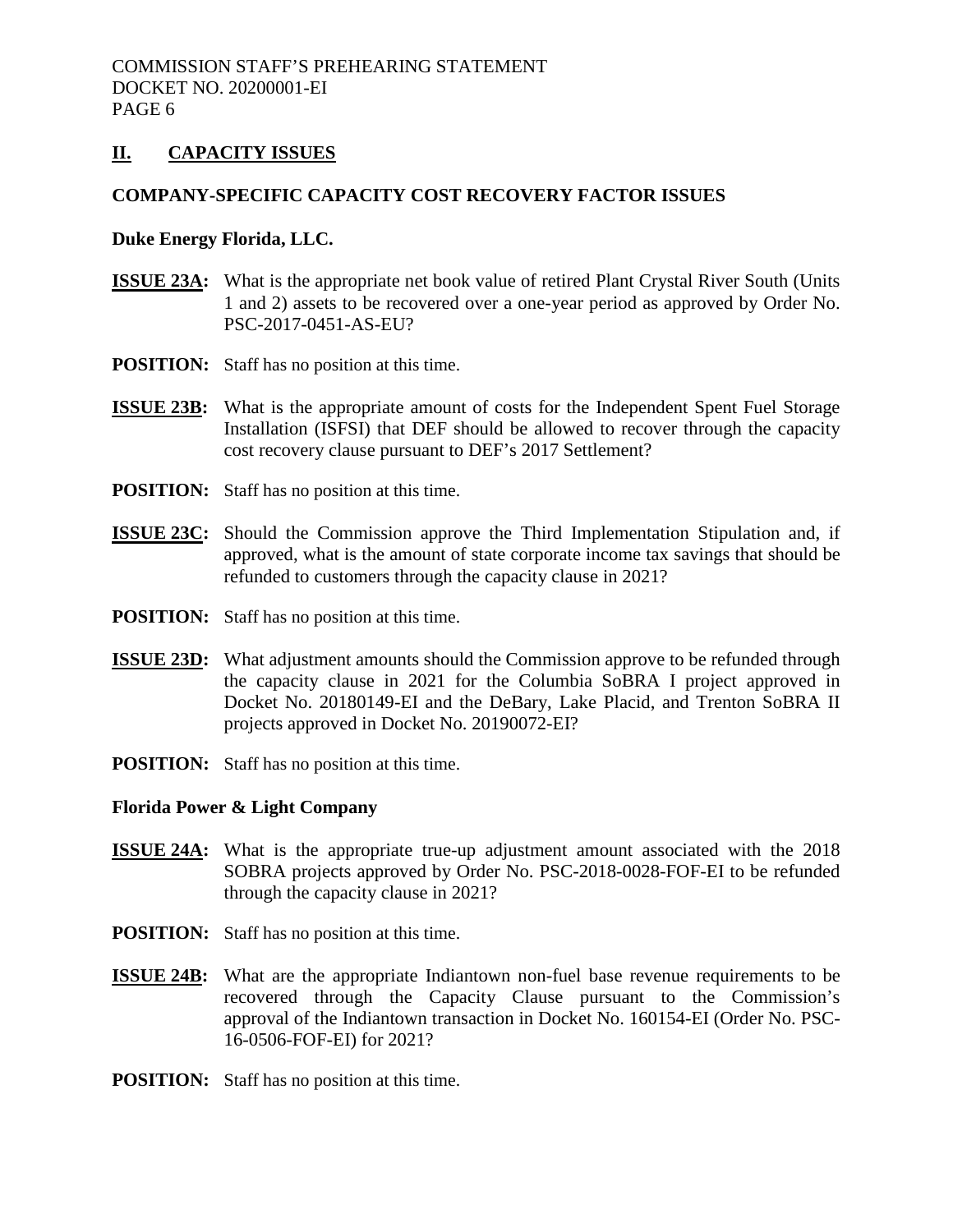## **Gulf Power Company**

No company-specific capacity cost recovery factor issues for Gulf Power Company have been identified at this time. If such issues are identified, they will be numbered 25A, 25B, 25C, and so forth as appropriate.

# **Tampa Electric Company**

No company-specific capacity cost recovery factor issues for Tampa Electric Company have been identified at this time. If such issues are identified, they will be numbered 26A, 26B, 26C, and so forth as appropriate.

# **GENERIC CAPACITY COST RECOVERY FACTOR ISSUES**

- **ISSUE 27:** What are the appropriate final capacity cost recovery true-up amounts for the period January 2019 through December 2019?
- **POSITION:** Staff has no position at this time.
- **ISSUE 28**: What are the appropriate capacity cost recovery actual/estimated true-up amounts for the period January 2020 through December 2020?
- **POSITION:** Staff has no position at this time.
- **ISSUE 29:** What are the appropriate total capacity cost recovery true-up amounts to be collected/refunded during the period January 2021 through December 2021?
- **POSITION:** Staff has no position at this time.
- **ISSUE 30:** What are the appropriate projected total capacity cost recovery amounts for the period January 2021 through December 2021?
- **POSITION:** Staff has no position at this time.
- **ISSUE 31**: What are the appropriate projected net purchased power capacity cost recovery amounts to be included in the recovery factor for the period January 2021 through December 2021?
- **POSITION:** Staff has no position at this time.
- **ISSUE 32**: What are the appropriate jurisdictional separation factors for capacity revenues and costs to be included in the recovery factor for the period January 2021 through December 2021?
- **POSITION:** Staff has no position at this time.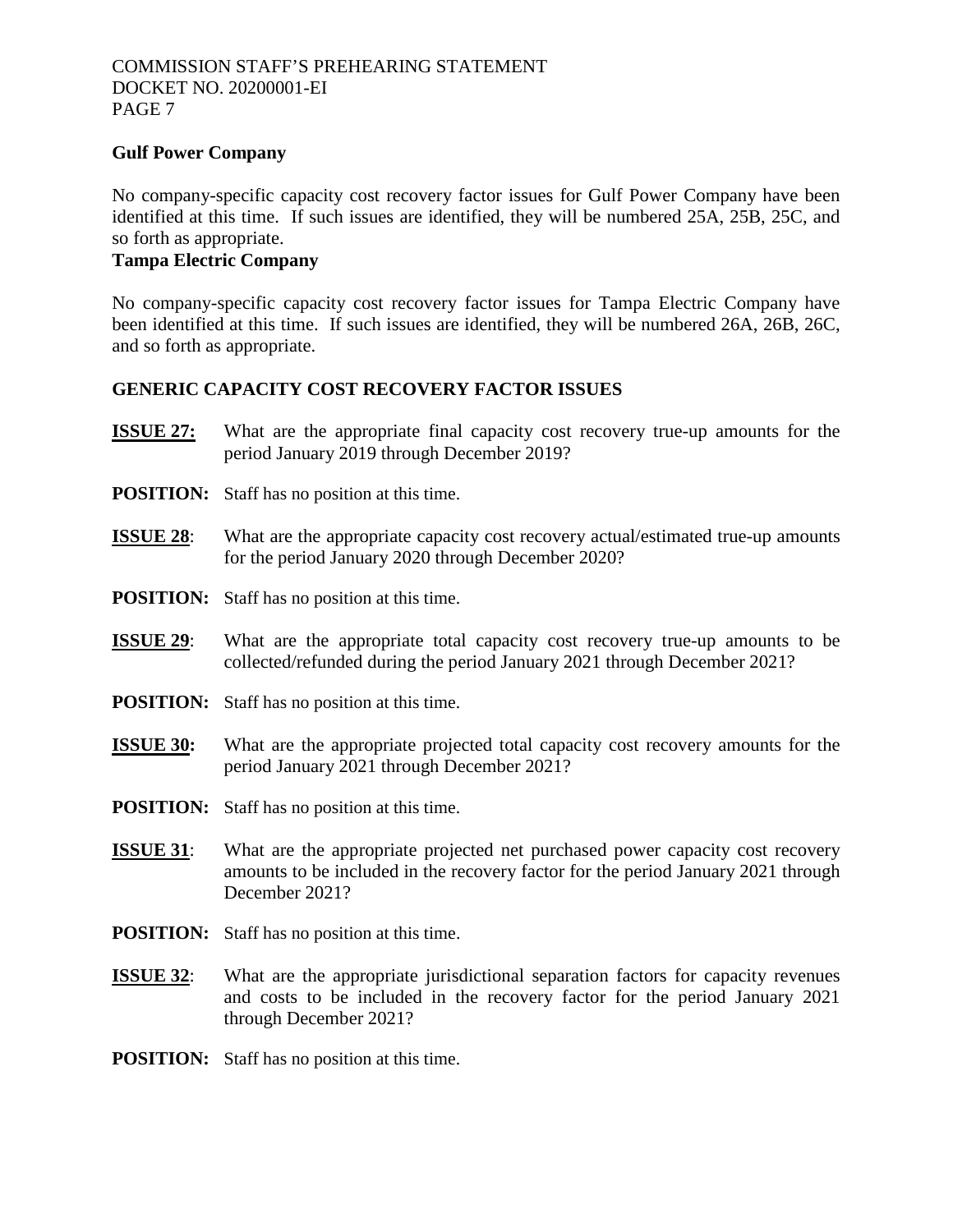COMMISSION STAFF'S PREHEARING STATEMENT DOCKET NO. 20200001-EI PAGE 8

- **ISSUE 33**: What are the appropriate capacity cost recovery factors for the period January 2021 through December 2021?
- **POSITION:** Staff has no position at this time.

## **III. EFFECTIVE DATE**

- **ISSUE 34:** What should be the effective date of the fuel adjustment factors and capacity cost recovery factors for billing purposes?
- **POSITION:** Staff has no position at this time.
- **ISSUE 35:** Should the Commission approve revised tariffs reflecting the fuel adjustment factors and capacity cost recovery factors determined to be appropriate in this proceeding?
- **POSITION:** Staff has no position at this time.
- **ISSUE 36:** Should this docket be closed?
- **POSITION:** Staff has no position at this time.

#### **CONTESTED ISSUES**

- **ISSUE A:** What action should be taken in response to the Commission's September 1, 2020 vote to approve, without modification, Judge Stevenson's Recommended Order dated April 27, 2020, regarding the Bartow Unit 4 February 2017 outage?
- **POSITION:** Staff has no position at this time.
- 5. Stipulated Issues

There are no stipulated issues at this time.

6. Pending Motions

There are no pending motions at this time.

7. Pending Confidentiality Claims or Requests

Commission staff has no pending confidentiality claims or requests at this time.

8. Objections to Witness Qualifications as an Expert

Commission staff has no objections to witness qualifications at this time.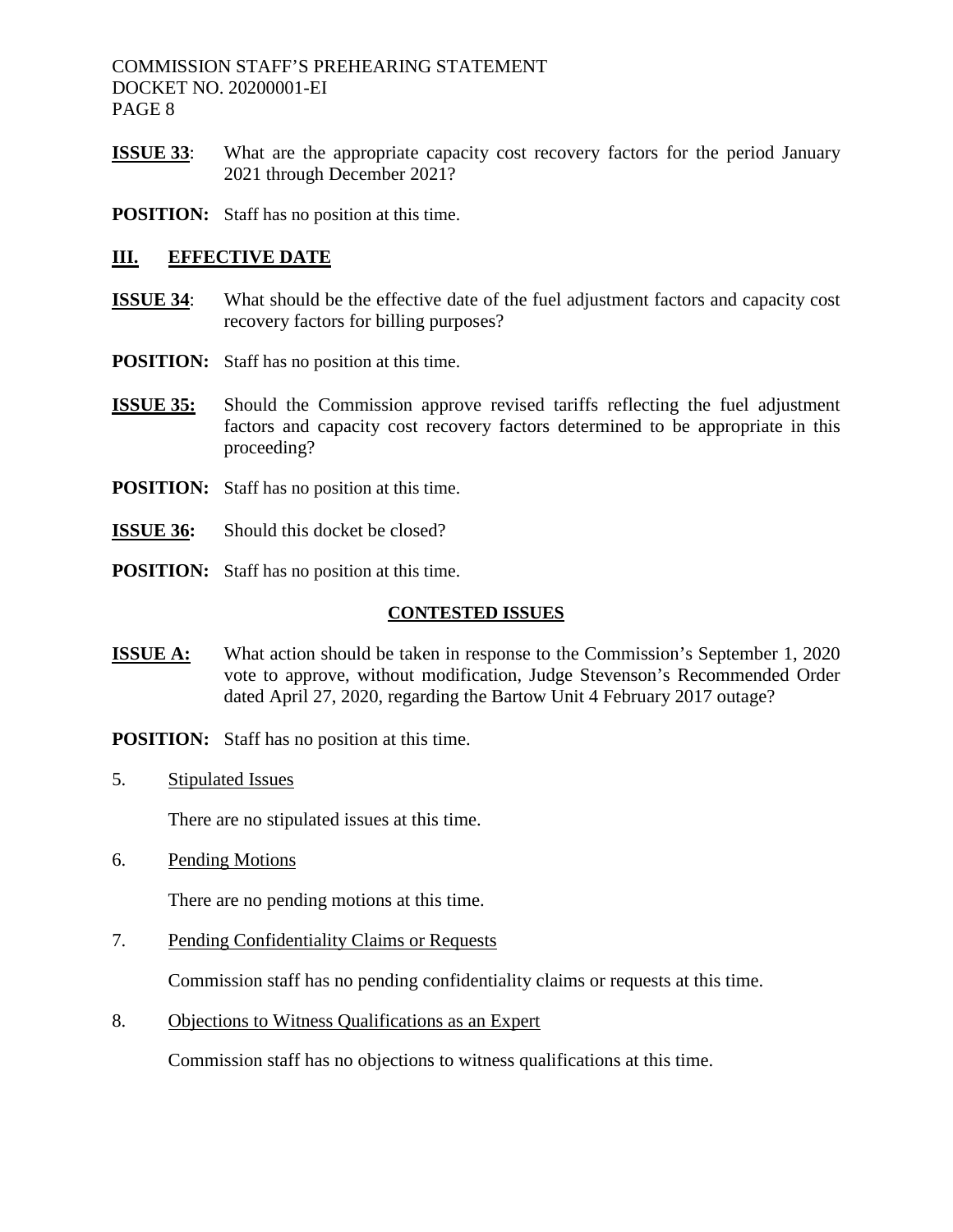9. Request for sequestration of witnesses

<span id="page-8-1"></span>Commission staff has no request for the sequestration of any witness at this time.

10. Compliance with Order Nos. PSC-2020-0041-PCO-EI and PSC-2020-0123-PCO-PU

Staff has complied with all requirements of the Orders Establishing Procedure entered in this docket.

<span id="page-8-2"></span>Respectfully submitted this 6th day of October, 2020.

<span id="page-8-0"></span>*/s/ Suzanne S. Brownless*

SUZANNE S. BROWNLESS STAFF COUNSEL FLORIDA PUBLIC SERVICE COMMISSION Gerald L. Gunter Building 2540 Shumard Oak Boulevard Tallahassee, Florida 32399-0850 Telephone: (850) 413-6218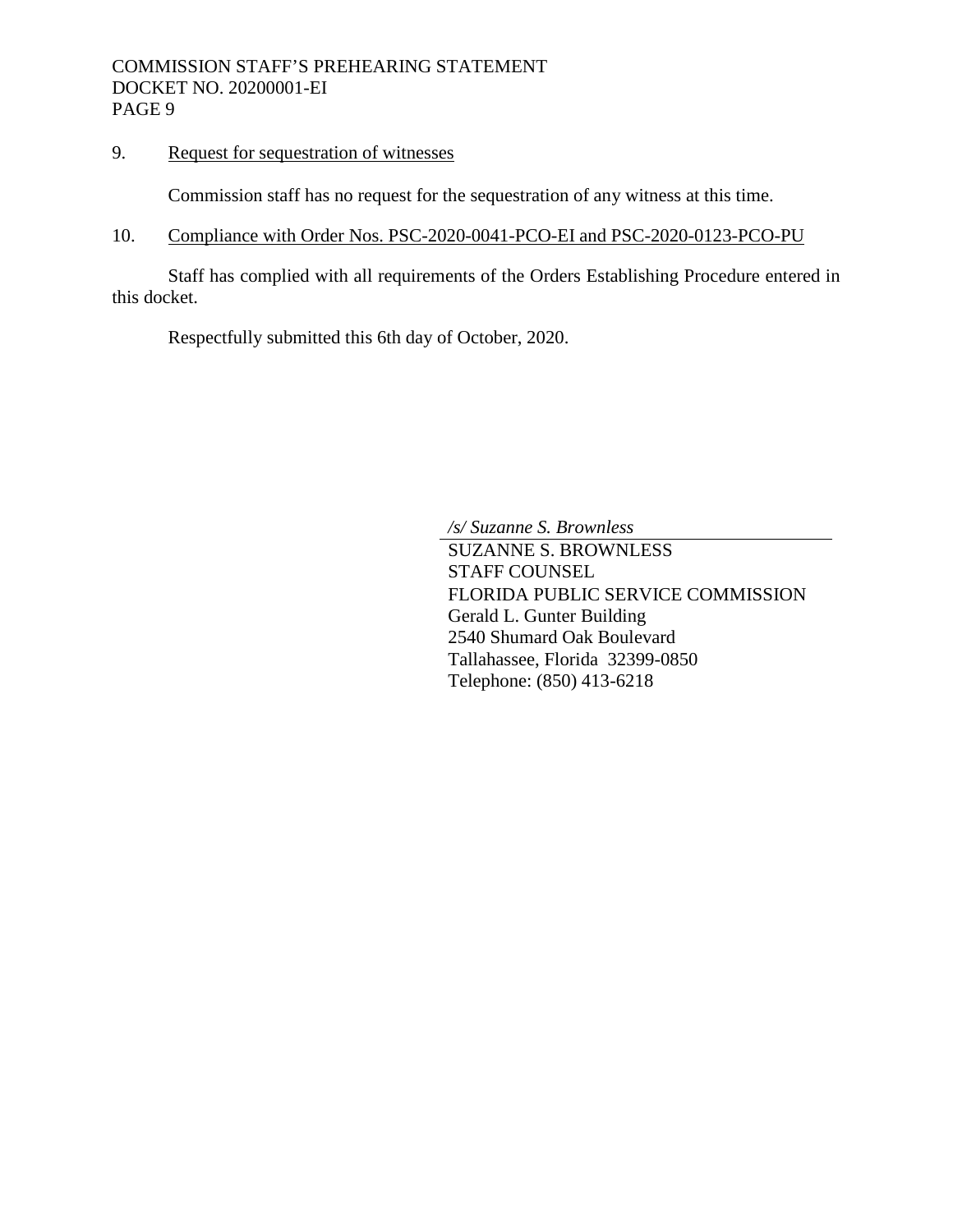## [BEFORE THE FLORIDA PUBLIC SERVICE COMMISSION](#page-0-0)

[In re: Fuel and purchased power cost recovery](#page-0-0)  [clause with generating performance incentive](#page-0-0)  [factor.](#page-0-0)

[DOCKET NO. 20200001-EI](#page-0-0) [DATED: October 6, 2020](#page-0-0) 

#### CERTIFICATE OF SERVICE

I HEREBY CERTIFY that STAFF'S PREHEARING STATEMENT has been filed with

the Office of Commission Clerk and that a true copy has been furnished to the following by

electronic mail this [6th day of October, 2020:](#page-8-0)

James Beasley/J. Jeffry Wahlen/M. Means Ausley Law Firm Post Office Box 391 Tallahassee, Florida 32302 [jbeasley@ausley.com](mailto:jbeasley@ausley.com) [jwahlen@ausley.com](mailto:jwahlen@ausley.com) [mmeans@ausley.com](mailto:mmeans@ausley.com)

Kenneth A. Hoffman Florida Power & Light Company 134 W. Jefferson Street Tallahassee, Florida 32301 [kenneth.hoffman@fpl.com](mailto:Ken.Hoffman@fpl.com)

Steven R. Griffin Beggs Law Firm Post Office Box 12950 Pensacola, Florida 32591-2950 [srg@beggslane.com](mailto:srg@beggslane.com)

Matthew R. Bernier, Esq. Duke Energy Florida 106 East College Avenue, Suite 800 Tallahassee, Florida 32301 [matthew.bernier@duke-energy.com](mailto:matthew.bernier@duke-energy.com) [FLRegulatoryLegal@duke-energy.com](mailto:FLRegulatoryLegal@duke-energy.com) 

Dianne M. Triplett Duke Energy Florida 299 First Avenue North St. Petersburg, Florida 33701 [Dianne.triplett@duke-energy.com](mailto:Dianne.triplett@duke-energy.com)  Mike Cassel Florida Public Utilities Company 208 Wildlight Ave. Yulee, FL 32097 [mcassel@fpuc.com](mailto:mcassel@fpuc.com)

J.R. Kelly/Patricia A. Christensen S. Morse/ T. David/ M. Fall-Fry/ C. Rehwinkel Office of Public Counsel 111 W. Madison Street, Room 812 Tallahassee, Florida 32399 [Kelly.jr@leg.state.fl.us](mailto:Kelly.jr@leg.state.fl.us)  [Christensen.patty@leg.state.fl.us](mailto:Christensen.patty@leg.state.fl.us)  [Morse.stephanie@leg.state.fl.us](mailto:Morse.stephanie@leg.state.fl.us)  [David.tad@leg.state.fl.us](mailto:David.tad@leg.state.fl.us)  [Fall-fry.mireille@leg.state.fl.us.](mailto:Fall-fry.mireille@leg.state.fl.us) [Rehwinkel.charles@leg.state.fl.us.](mailto:Rehwinkel.charles@leg.state.fl.us)